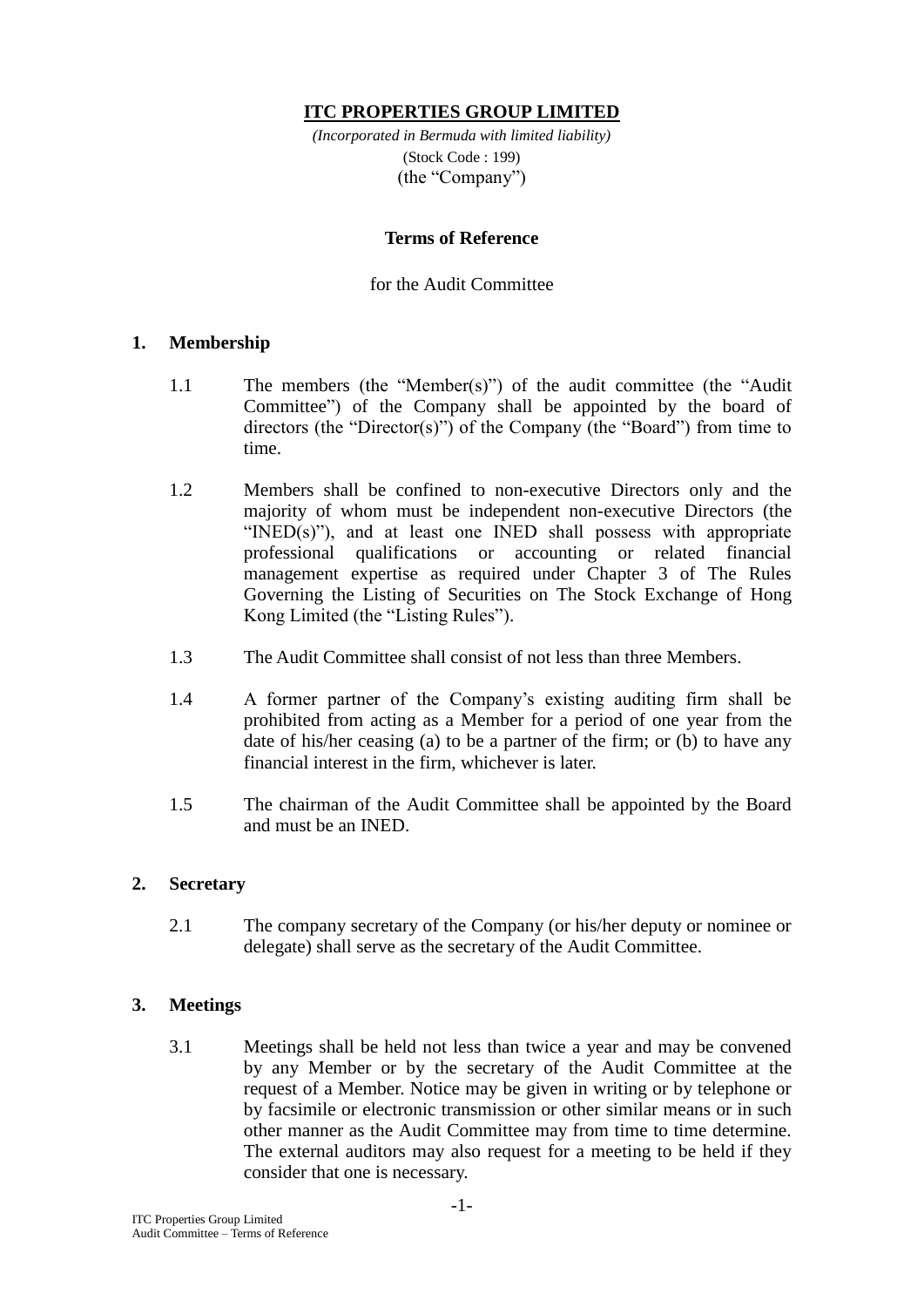- 3.2 The quorum of the meeting shall be any two Members present in person, by telephone or by video conference.
- 3.3 Meetings can be held in person, by telephone or by video conference. Members may participate in a meeting by means of a conference telephone or similar communication equipment by means of which all persons participating in the meeting are capable of hearing each other.
- 3.4 Resolutions of the Audit Committee at any meetings shall be passed by a simple majority of votes of the Members present in person, by telephone or by video conference.
- 3.5 A resolution in writing signed by all the Members shall be as valid and effectual as if it had been passed at a meeting of the Audit Committee duly convened and held.
- 3.6 Save as otherwise provided herein, all the provisions of laws and of the Company's Bye-laws relating to the meetings and proceedings of the Board shall apply mutatis mutandis to the meetings and proceedings of the Audit Committee.
- 3.7 The secretary of the Audit Committee shall be responsible to circulate the full minutes of meetings of the Audit Committee to all Members in draft for comments as soon as reasonably practicable. Final versions of minutes shall be prepared and sent to all Members and to the Board as soon as practicable.

### **4. Attendance at meetings**

- 4.1 The finance director of the Company or a person of equivalent position, the external auditors and other Board members or any other persons may be invited to attend all or part of any meetings.
- 4.2 Only Members are entitled to vote at the meetings.

# **5. Authority**

- 5.1 The Audit Committee shall have the right to require the Company's management to furnish such available information on any matter relating to the financial position of the Company and its subsidiaries or affiliates, as may be required for the purposes of performing its duties.
- 5.2 The Audit Committee is authorised by the Board to obtain independent legal or other professional advice if necessary to perform its duties at the expense of the Company.
- 5.3 The Audit Committee shall be provided with sufficient resources to perform its duties.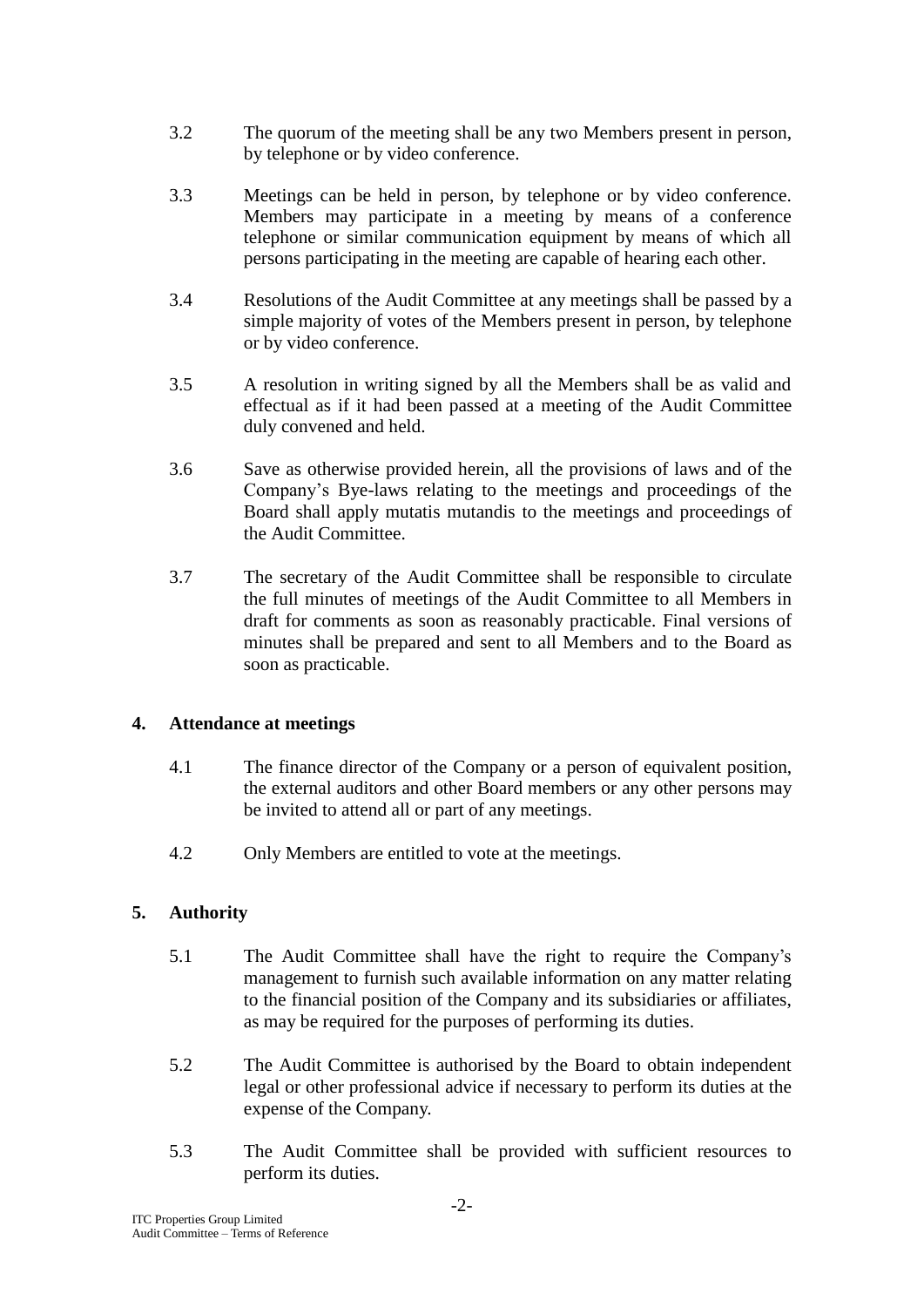### **6. Responsibility and Powers**

The Audit Committee shall have the following responsibilities and powers:

*Relationship with the Company's external auditors* 

- 6.1 to be primarily responsible for making recommendations to the Board on the appointment, reappointment and removal of the external auditor, and to approve the remuneration and terms of engagement of the external auditor, and any questions of its resignation or dismissal;
- 6.2 to review and monitor the external auditor's independence and objectivity and the effectiveness of the audit process in accordance with applicable standard and to discuss with the auditor the nature and scope of the audit and reporting obligations before the audit commences;
- 6.3 to develop and implement policy on engaging external auditor to supply non-audit services. For this purpose, "external auditor" includes any entity that is under common control, ownership or management with the audit firm or any entity that a reasonable and informed third party knowing all relevant information would reasonably conclude to be part of the audit firm nationally or internationally. The Audit Committee should report to the Board, identifying and making recommendations on any matters where action or improvement is needed; and
- 6.4 to act as the key representative body for overseeing the Company's relations with the external auditor.

*Review the Company's financial information*

- 6.5 to monitor integrity of the Company's financial statements and annual report and accounts, half-year report and, if prepared for publication, quarterly reports, and to review significant financial reporting judgments contained in them. In reviewing these reports before submission to the Board, the Audit Committee should focus particularly on:
	- (a) any changes in accounting policies and practices;
	- (b) major judgmental areas;
	- (c) significant adjustments resulting from the audit;
	- (d) the going concern assumptions and any qualifications;
	- (e) compliance with accounting standards; and
	- (f) compliance with the Listing Rules and other legal requirements in relation to the financial reporting;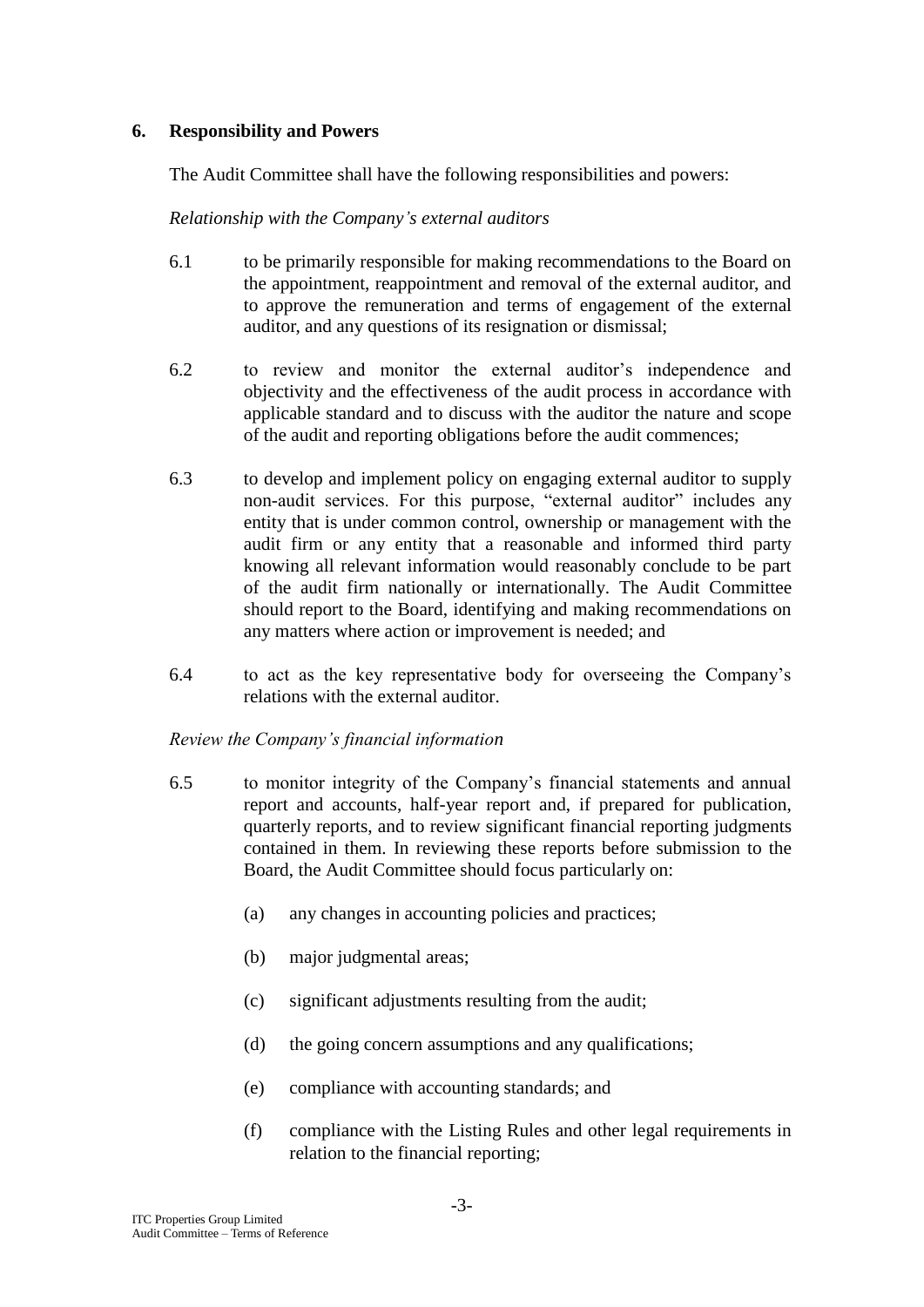- 6.6 In regard to 6.5 above:
	- (a) Members should liaise with the Board and the Company's senior management and the Audit Committee must meet, at least twice a year, with the Company's auditors; and
	- (b) the Audit Committee should consider any significant or unusual items that are, or may need to be, reflected in the reports and accounts, it should give due consideration to any matters that have been raised by the Company's staff responsible for the accounting and financial reporting function, compliance officer (or person occupying the same position) or auditors;

*Oversight of the Company's financial reporting system, risk management and internal control systems*

- 6.7 to review the Company's financial controls, risk management and internal control systems;
- 6.8 to discuss the risk management and internal control systems with management to ensure that management has performed its duty to have effective systems. This discussion shall include (a) any unusual and significant issue(s) from these systems raised by relevant parties from time to time; and (b) the adequacy of resources, staff qualifications and experience, training programmes and budget of the Company's accounting and financial reporting function;
- 6.9 to consider major investigation findings on risk management and internal control matters as delegated by the Board or on its own initiative and management's response to these findings;
- 6.10 where an internal audit function exists, to ensure co-ordination between the internal and external auditors, and to ensure that the internal audit function is adequately resourced and has appropriate standing within the Company, and to review and monitor its effectiveness;
- 6.11 to review the financial and accounting policies and practices of the Company and its subsidiaries;
- 6.12 to review the external auditor's management letter, any material queries raised by the external auditor to management about accounting records, financial accounts or systems of control and management's response;
- 6.13 to ensure that the Board will provide a timely response to the issues raised in the external auditor's management letter;
- 6.14 to report to the Board on the matters set out in this Terms of Reference;